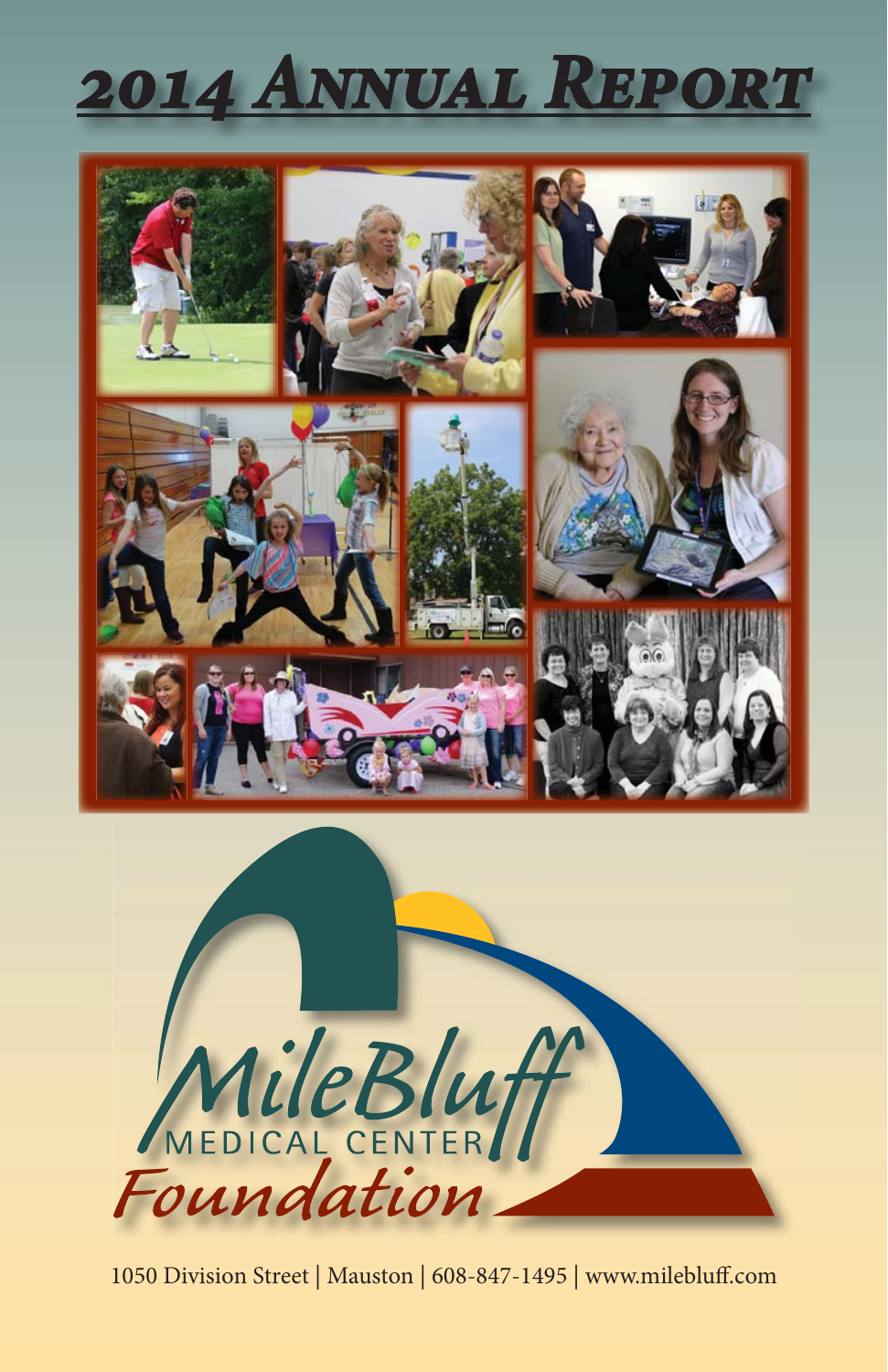# **Mile Bluff Medical Center Foundation**

### *A message from Martha Airth-Kindree, Executive Director*

This annual report is a celebration of philanthropy;<br>and the ways in which you, our supporters and donors, have helped to improve the lives of those whom we are privileged to serve. So many of our achievements would not have been possible without your generosity and care for our community.

Our mission, after all, is about people. By making a donation to Mile Bluff, you help assure that the highest standard of care is available to everyone - regardless of one's ability to pay. It also helps to further build trust



and respect that promotes wellness and health throughout the community. Donations, large and small, help make it possible for us to enhance important programs, services, technology and bedside care. Among the many highlights of the past year, one that shines for me is a new program the foundation was able to support at the nursing homes: Music and Memory. This program has literally transformed frowns into smiles among many residents through the use of iPods and iPads. Music and the connection to a wealth of information at the fingertips, has made a huge impact on many lives.

We all feel the changes that healthcare is undergoing. They impact every part of the medical center. Lower reimbursement rates and changes in our population's health needs, will continue to challenge our delivery of care. Because of this, it is so important the community continues to support the medical center and its mission.

Thank you for your gifts and for working with us to provide compassionate and progressive care, improve the health and wellness of the community, and go beyond expectations in healthcare today and always.

#### *What is the foundation?*

The foundation raises funds to support Mile Bluff programs and services. It gives individuals and businesses the opportunity to take an active role in impacting healthcare locally.

#### *Mission*

Mile Bluff Medical Center Foundation provides philanthropic opportunities and support to Mile Bluff Medical Center, assisting in fulfilling its mission, adhering to its core values and pursuing its vision to provide the community with exceptional, personalized healthcare services.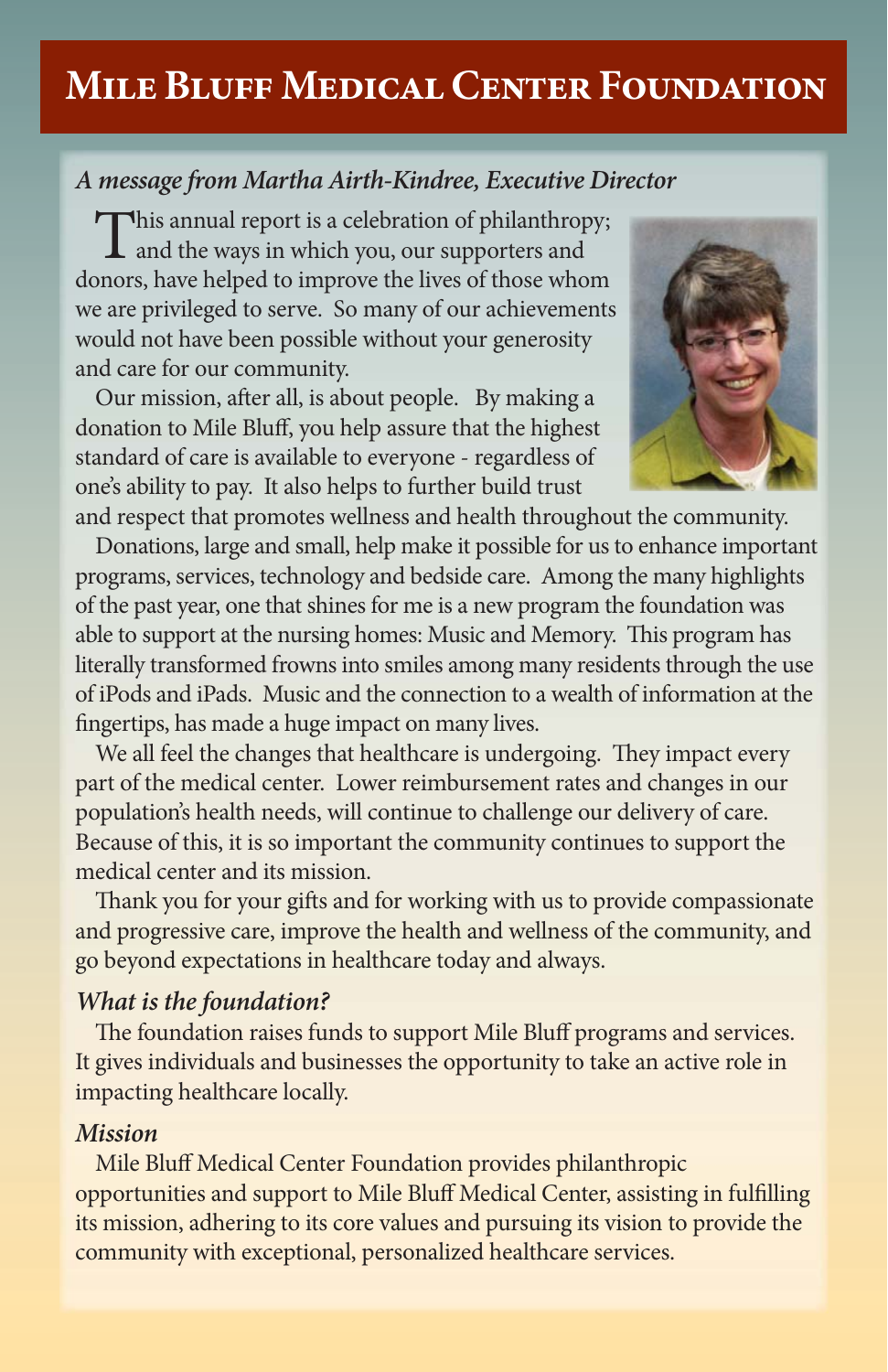# **2014 Financials at a Glance**

**Starting Bank Balance:** \$133,784 *(January 1, 2014)* **Ending Bank Balance:** \$156,619.80 *(December 31, 2014)*

# **Fundraising & Contributions**



- Golf Outing
- One-time Contributions
- Golf Ball Crash for Cash
- **Magical Event**
- Caring for Our Community
- Women's Night Out
- Miscellaneous Fundraisers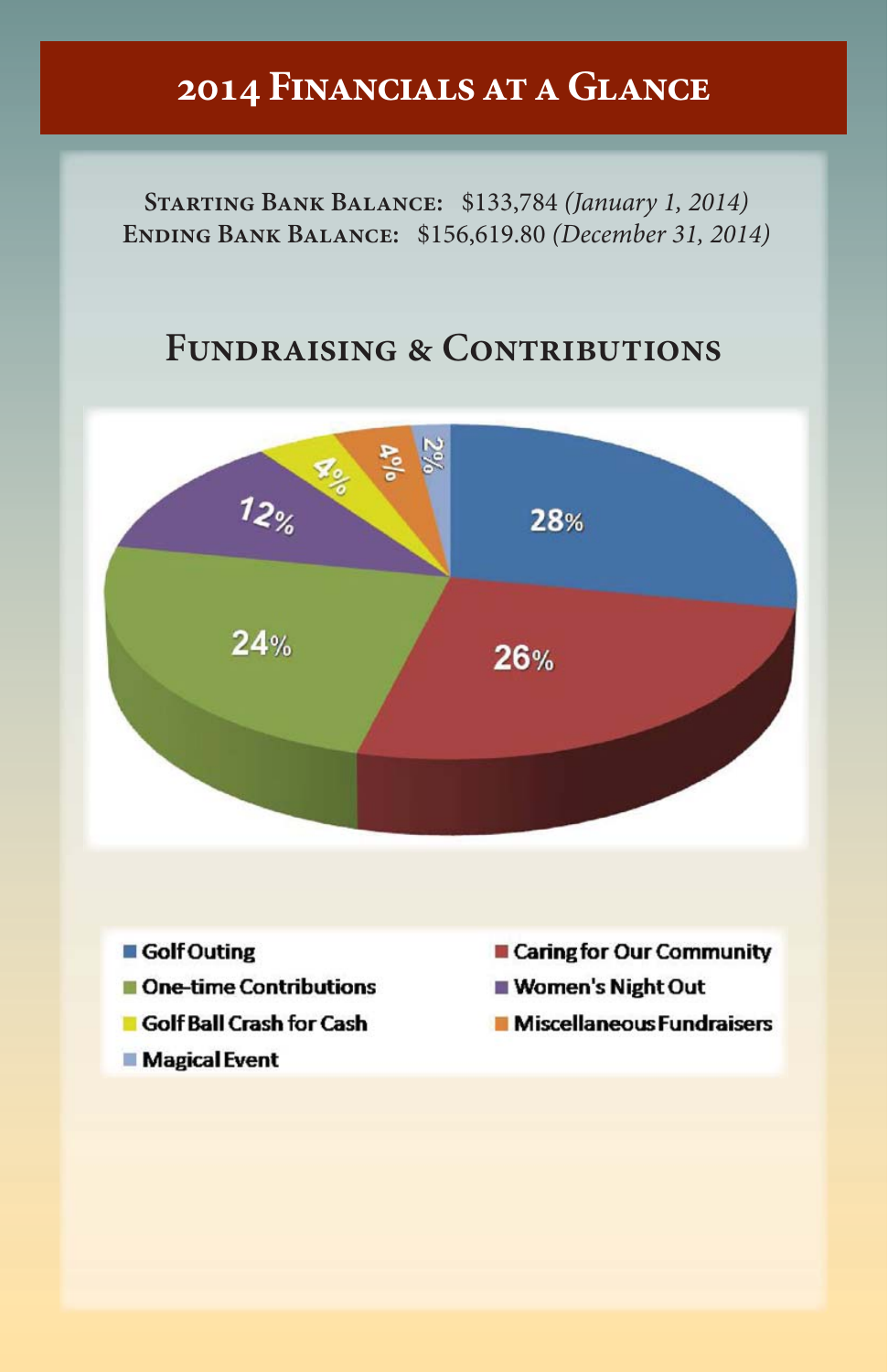#### *Board of Directors*

This group serves as the corporate, decision-making board of the foundation. Members participate in strategic planning, set goals and objectives for the foundation and serve as good will ambassadors in the community.

#### **Members include:**

Christine Carter; David Hoffmann, MD; Daniel Kattenbraker, MD; Sandy Linsmeyer; James M. O'Keefe; Molly Scully; Nora Scully

#### *Friends of the Foundation*

To help Mile Bluff Medical Center carry out its mission, there is a group of community members that assists the foundation with fundraising, community awareness and planning.

#### **Members include:**

Kathy Behnke; Shawn Bloyer; Christine Carter; Lynn Erickson; Rev. Jeff Fairchild; Jill Finley; Leanna Hagen; Ann Kerian; Sandy Linsmeyer; James M. O'Keefe; Mary Raabe; Leon Radant, MD; Marlene Rosenberg; Kari Schmidt; Scott Schuld; Molly Scully; Nora Scully; Terrilynn Strode; Jean Surguy; Brenda Totzke; Theresa Tremain; Elaine Vanderslice; Jack Waterman

#### *Ambassadors*

This group is made up of Mile Bluff employees who present information about the foundation to co-workers, educating them about the purpose of the foundation, and helping to spread the word about the importance of supporting the medical center through giving initiatives. The group also plans and organizes various fun events to promote, or raise funds for, the foundation.

#### **Members include:**

Shawn Bloyer; Rev. Jeff Fairchild; Ruth Kirby; Ruth Martin; Karen Patton; Theresa Tremain

#### *Women's Health Initiative Committee*

This group plans events like Women's Night Out and Tweens' Night Out. Its focus is raising awareness to women's health issues in the community.

#### **Members include:**

Tiffany Anderson; Mary Crowley; Amanda Emery; Sue Fabian; Nikki Field; Jennifer Froh; Leanna Hagen; Shari Hanson; Kathy Marose; Sandi McGonigle; Kathy Metzenbauer; Karen Patton; Sue Wafle; Kim Walsh-Betthauser; Merikay Willer

#### *Nurses Helping Nurses Committee*

This group provides tuition reimbursement to Mile Bluff nurses seeking higher education. The members plan various fundraising events throughout the year.

#### **Members include:**

Mary Crowley; Stacey Hohl; Nikki Justman; Rhonda Larson; Kathy Marose; Tammy Schreiner; Terrilynn Strode; Jean Surguy; Brenda Totzke; Sherise Vaassen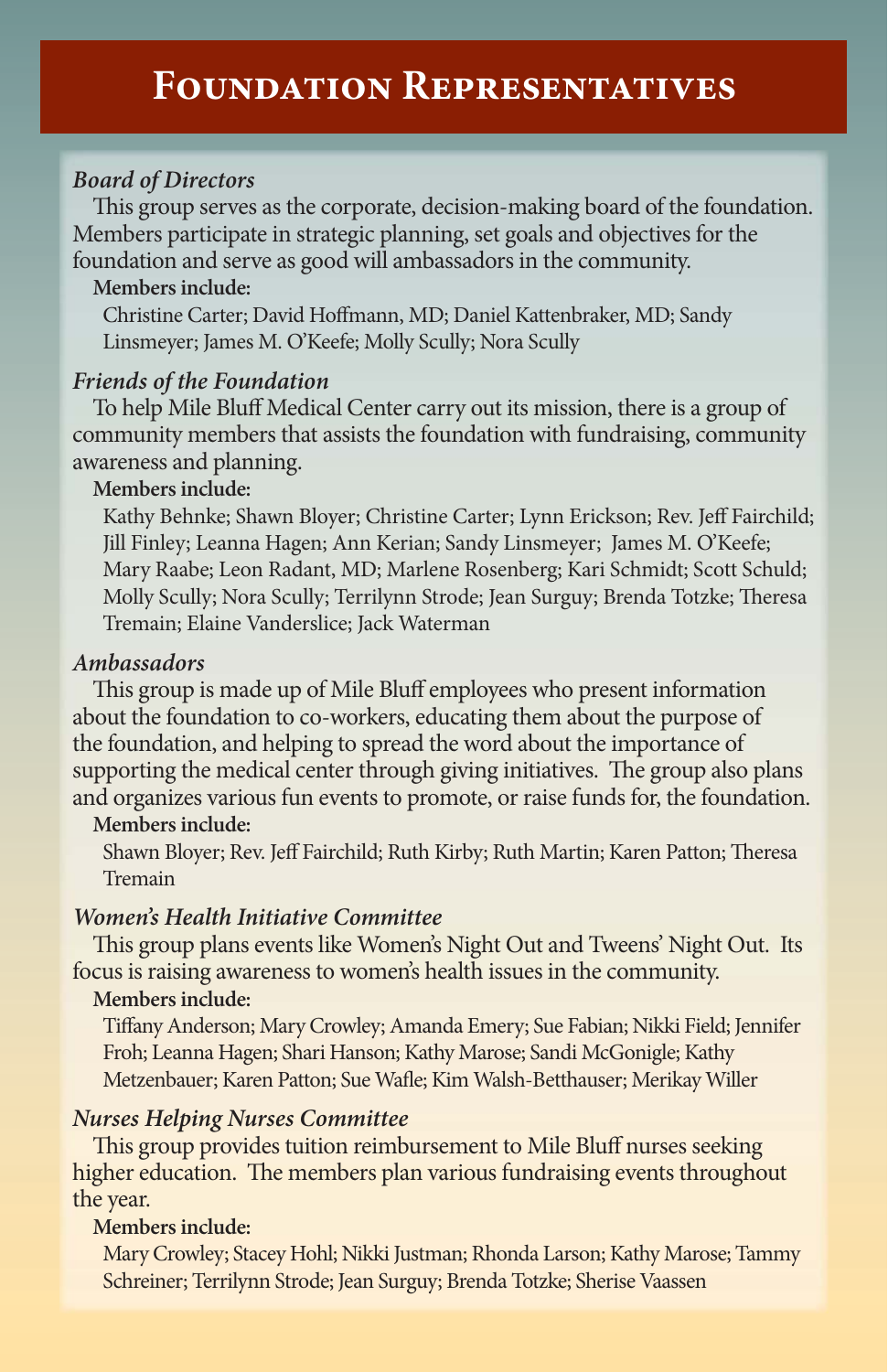# **2014 News**

- We welcomed new Friends of the Foundation members in 2014: Rev. Jeff Fairchild, Leanna Hagen, Terrilynn Strode, Marlene Rosenberg, Brenda Totzke, Theresa Tremain, Jill Finley, and Scott Schuld.
- A huge thanks goes out to Nora Scully, Chair of the Friends of the Foundation. She has accepted her second term for 2015.
- Our scholarship committee is pleased to have Sherise Vaassen, Director of the Sugery Department, join the group. The other committee members are Terrilynn Strode, Dr. Leon Radant, and Martha Airth-Kindree. The committee was able to grant six scholarships this year with over \$3,000 in support. Two recipients also graduated from their program this year.
- The donor recognition wall was unveiled at our Christmas banquet with Champaign toasts to everyone who has supported the foundation over the last four years. The wall displays the names of individuals and businesses who have reached milestones of cumulative giving to the foundation, as well as those given in memory of or in honor of others. The wall is located in the main lobby of the hospital. Please stop by and see it!
- The Foundation's Nurses Helping Nurses program was highlighted in the Wisconsin Center for Nursing's newsletter this past year. The article, written by Mile Bluff's Chief Nursing Officer Jean Surguy, showcased what hospitals are doing to promote 80 percent of the nursing workforce having a Bachelor's of Nursing degree by 2020.
- Tweens' Night Out It started out as the idea of a young girl named Gracie, and turned into an event that one participant named the 'Best night ever!' On April 11, 2014, 250 fifth through eighth grade girls came to Olson Middle School for educational booths, sessions on health and a style show.

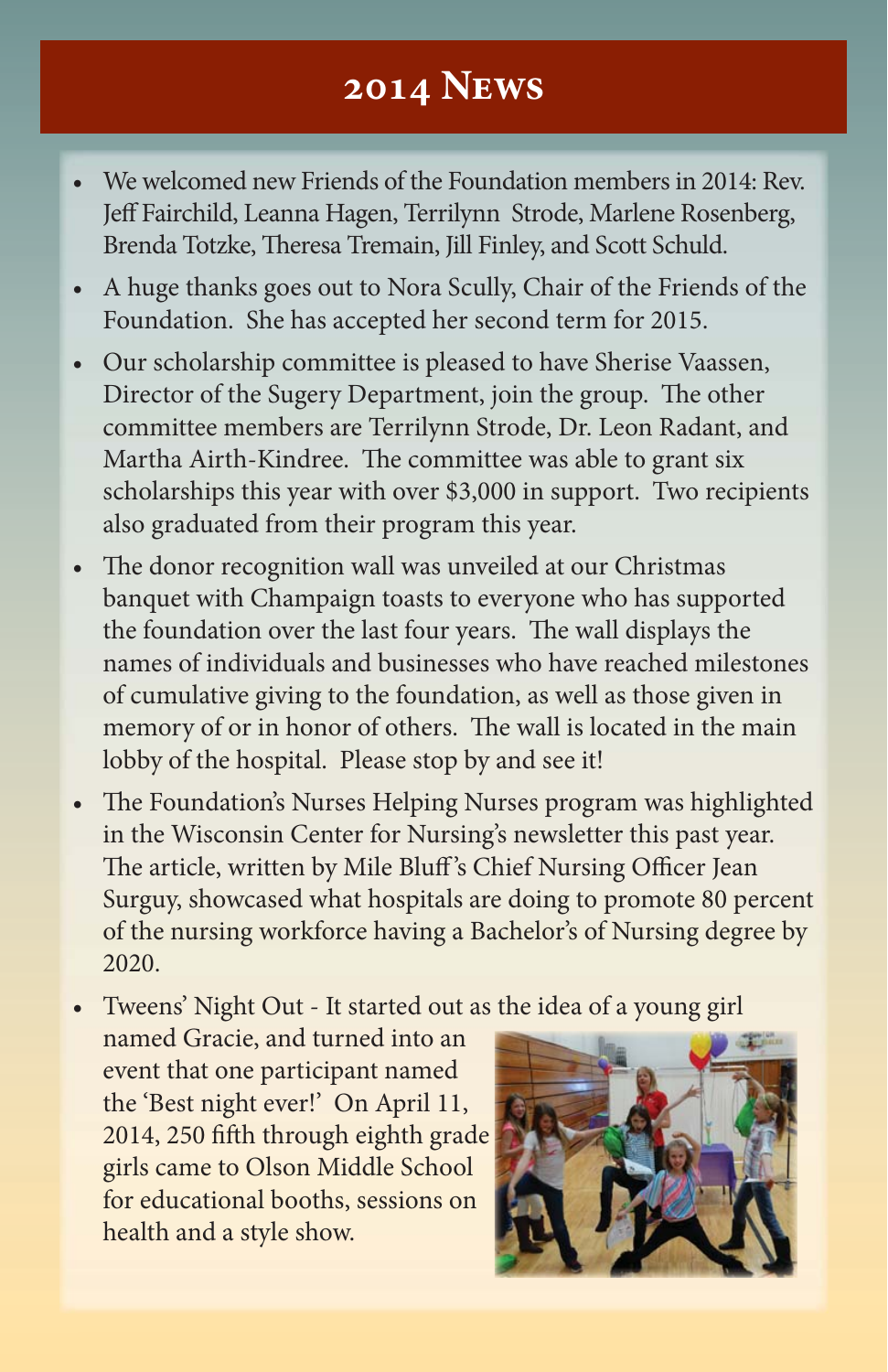# **Special Events & Contributors**

# **Money raised in 2014**

#### **Golf Outing: \$23,600**

In support of local healthcare, over 100 golfers hit the greens at Castle Rock Golf Course on a sunny August day. Participants had the opportunity to compete in games and raffles throughout the course, enjoy a delicious meal, and bid in a silent auction at the end of the event.

#### **Corporate sponsors = \$1,500**

3RT Networks; BC Ziegler; Gundersen Health System; Hall, Render, Killian, Heath, & Lyman; ReisnerHudepohl Financial Services; WIPFLi, LLP

**Banquet sponsor = \$750** BMO Harris Bank

#### **Business sponsors = \$500**

Bank of Wisconsin Dells; Bonded Collectors of Wisconsin; Curran, Hollenbeck, & Orton, S.C.; Edward Jones in New Lisbon; Gary Rose, Castle Rock Realty; Horty Elving; Johnson Insurance; Meriter/Unity Point Health; Mile Bluff - Anesthesia Services Department; Quarles and Brady, LLP; Reinhart Food Service; Royal Bank; Rudig-Jensen/ABRA Autobody; The Bank of Mauston; Tri-State Adjustments, Inc.; UW Health & Unity; Wisconsin Medical Society Insurance & Financial Services, Inc.

#### **Hole sponsors = \$200**

Aramark; Berkos Law Office; Bobbi Perkins, Castle Rock Realty; BTU Management, Inc.; Eide Bailly, LLP; Friede & Associates; Integrated



Healthcare Strategies; LaCrosse Sign Company; Lange Plumbing; Lemonweir Valley Telcom; Lenorud Services; Marshfield Labs; McKinney's Home Decorating; Phillips HealthMart; PM McCormick, DDS, SC; ProAssurance Companies; Quadax; Raabe's Pharmacy;

Scott Construction; Scully Oil Company; TriZetto Provider Solutions & Gateway EDI; Uniquely Hostas; Westland Insurance; Wieser Concrete

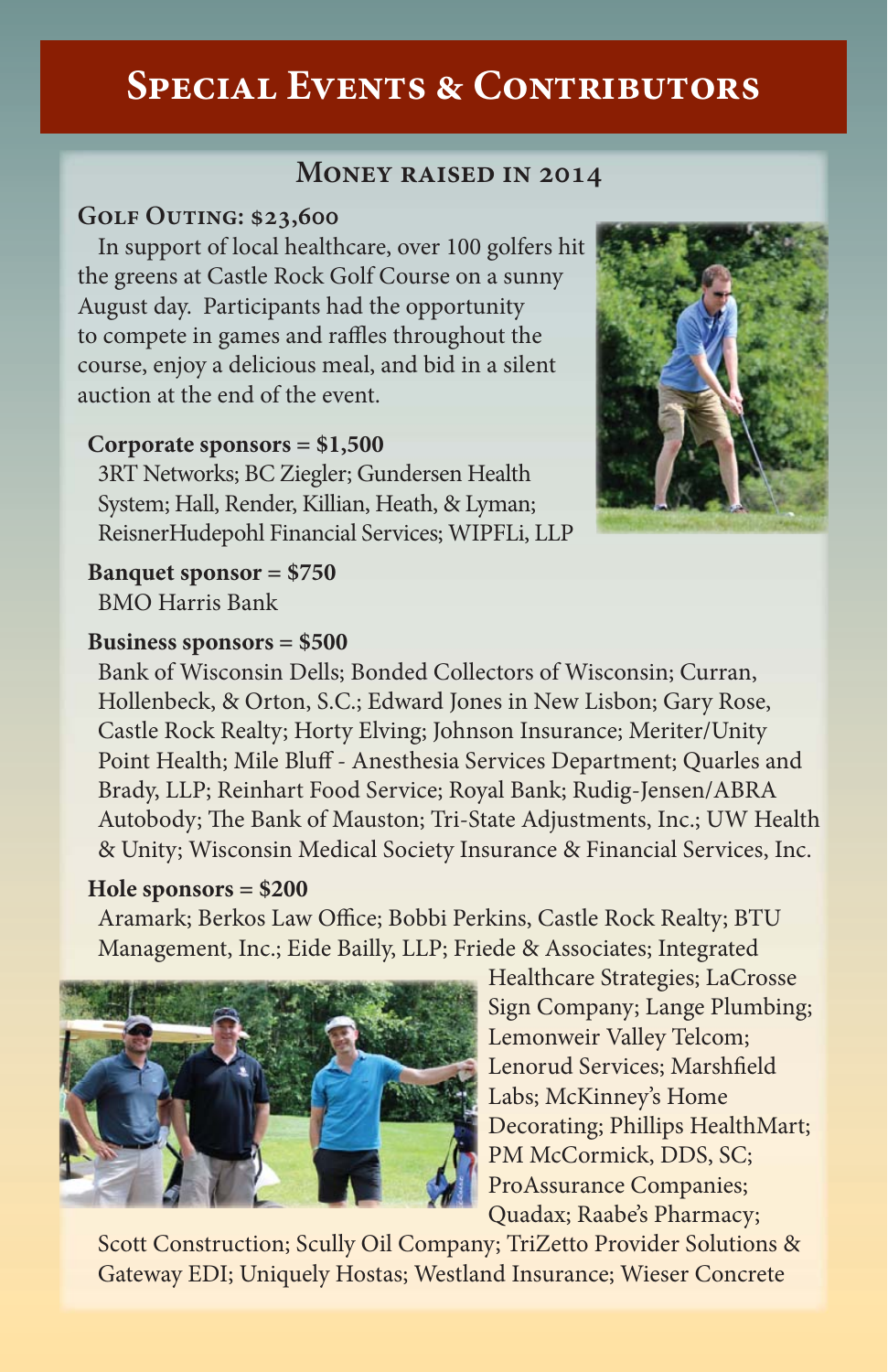# **Special Events & Contributors**

### **Caring for Our Community: \$22,752**

Throughout 2014, many employees and medical staff members gave to the foundation through payroll deduction and outright gifts.

#### **ONE-TIME CONTRIBUTIONS: \$20,675**

Many community members and businesses donated funds to the foundation in 2014.

# **Women's Night Out: \$12,319**

This annual event is held at Mauston High School and includes health and wellness exhibits, raffles, interactive fitness sessions, dinner, and a keynote presentation. In 2014, the event focused on living a long sweet life, and it featured Dr. Zobra Paster *(pictured right).*

**Gold sponsors = \$1,001 & above** UW Health

#### **Bronze sponsors= \$200-\$500**

Lampert's Lumber; Lemonweir Valley Telcom; Wegner CPAs

### **Golf Ball Crash for Cash: \$3,000**

Raffle tickets were sold in exchange for numbered golf balls that were dropped toward a target from over 50 feet in the air. Winners received cash prizes.

#### **Magical Event: \$2,742**



In April, magician and comedian, "Magic Dave" Stritter awed the audience with his talent, wit and charm; He had a unique combination of magic and comedy. In addition, there was a basket raffle and a visit from the Easter Bunny.

#### TACO LUNCHEONS: \$1,125

Twice during the year, walking tacos and homemade tamales were sold to employees. The proceeds from these events benefited Nurses Helping Nurses and the Acute Care Department's Healing Garden.

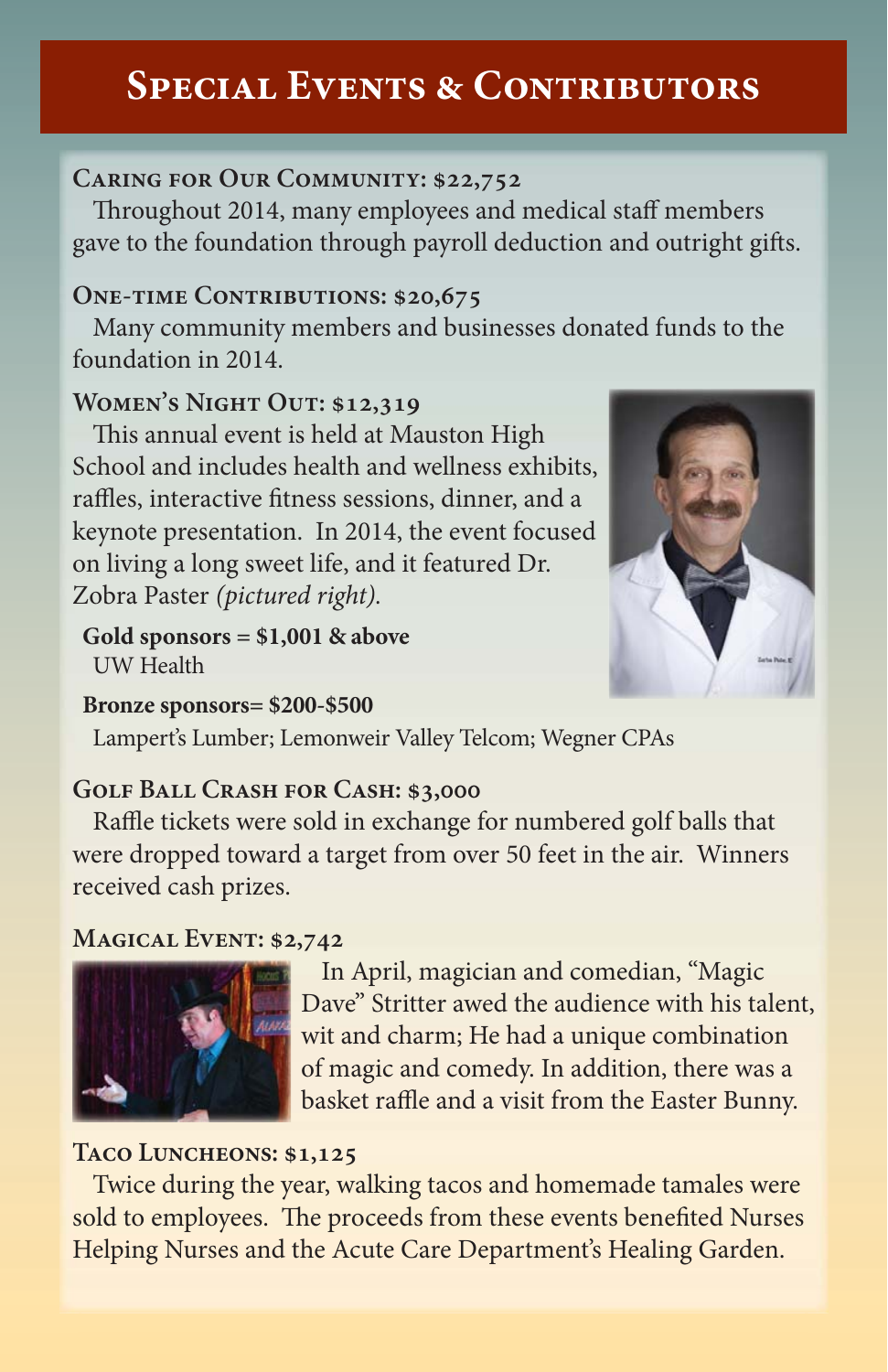# **Special Events & Contributors**

# **SOUP-ER LUNCHEON: \$959**

The Medical Imaging Department held a soup luncheon and donated all of the proceeds to the foundation. It was a great way to warm up and help the community!

### **Chili Cook-Off: \$556**

A dozen Mile Bluff employees entered their best chili recipes



to see who would be crowned victorious. Employees donated funds to the chili they thought was the best. The entry with the most money won the "Stanley Cup of Chili" trophy. Wendy Babcock from Health Information was the victor for the second year in a row.

# **Nurses Helping Nurses Bake Sales: \$320**

Throughout the year, Mile Bluff employees and visitors had the opportunity to enjoy some sweet treats that were donated.

#### **Purses for Nurses: \$300**

Over 150 fashion handbags from New York City and LA were on sale for discounted prices.

#### **Jeans Days: \$275**

By donating to the foundation, Mile Bluff employees were able to wear jeans to work on a few occasions.

#### **Craft Fairs: \$280**

Local crafters and merchants sold items at Mile Bluff. Vendors donated a portion of their proceeds to the foundation.

#### **Halloween Casino Night: \$196**

An adults-only, costume party and casino night was held. Attendees gathered around the tables as the cards were dealt and the chips thrown.

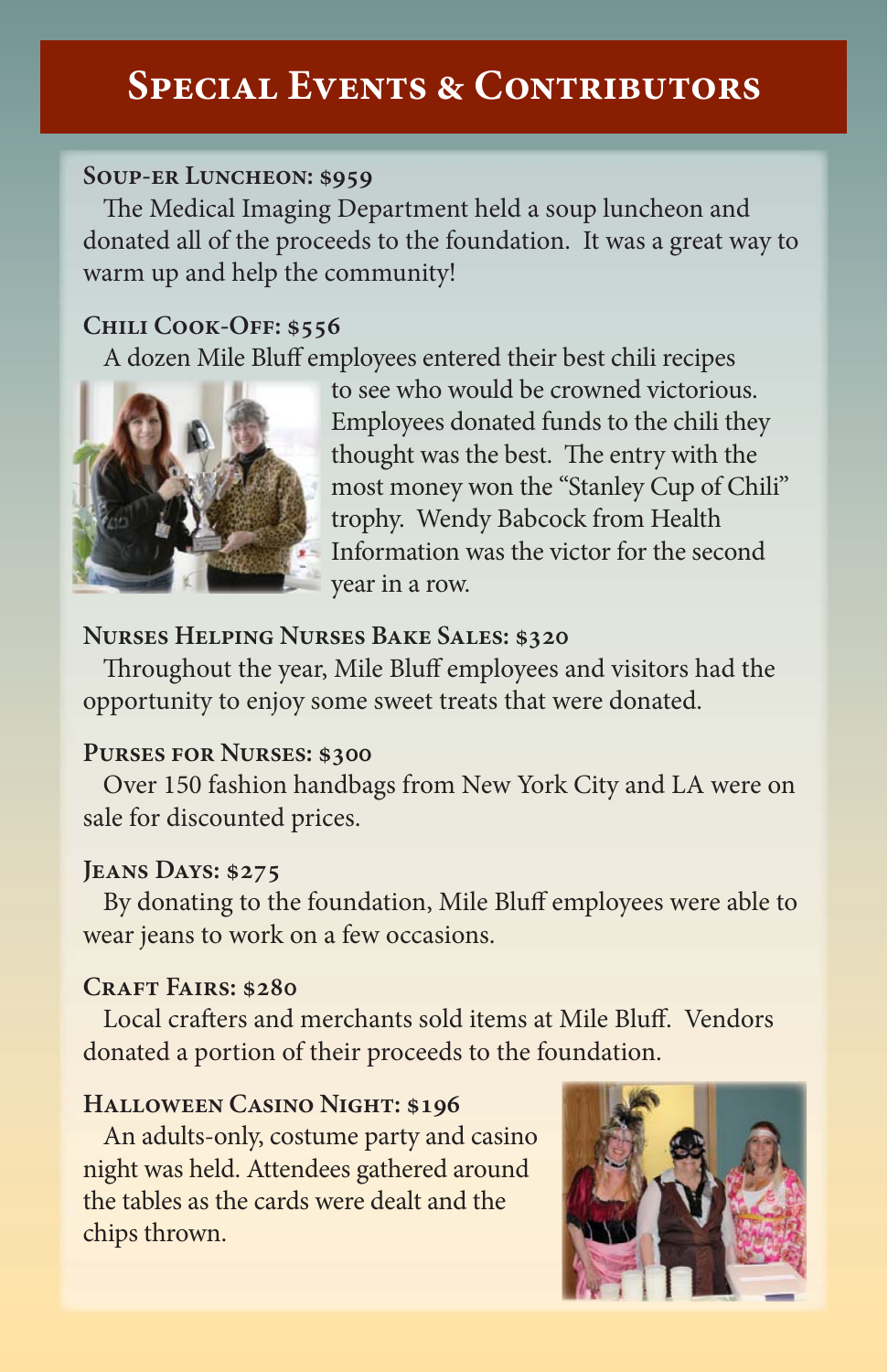# **Financial Report**

# FUNDS USED IN 2014

# **Carol Purvis Education Fund Scholarships**

# **Shannon Moore (Food & Nutrition Department): \$1,000**

She plans to graduate in summer, 2016 with her masters degree in dietetics. Shannon is a registered dietitian at Mile Bluff.

#### **Melissa Holt (Surgery): \$500**

She will graduate March, 2016 with a Bachelor of Science in Nursing degree from Chamberlain College of Nursing.

### **Kathy Marose (Acute Care, Surgery, ER): \$500**

She graduated March, 2014 with a Bachelor of Science in Nursing degree from Grand Canyon University.

**Kristi Schrimf (Obstetrics Services): \$500** She graduated in May, 2014 with her Associate Degree in Nursing.

#### **Karen Patton (Rehabilitation): \$375**

Funds were used to attend a professional training seminar in Tai Chi. This training will be used in falls prevention and other programs.

# **Jessica Tremain (Fair View CNA): \$350**

She will graduate May, 2017 and is currently pursuing her Bachelor of Science in Nursing degree from Viterbo University.

# **Nurses Helping Nurses Tuition Reimbursement**

**Nikki Justman (Infusion & Cancer Care): \$1,000** She is attending Chamberlain College of Nursing in pursuit of her Bachelor of Nursing degree.

# **Kathy Marose (Acute Care, Surgery ER): \$1,000**

She graduated March, 2014 with a Bachelor of Science in Nursing degree from Grand Canyon University.

# **Tammy Schreiner (Quality & Risk Management): \$1,000** She is attending Western Governor's University in pursuit of her Bachelor of Nursing Degree.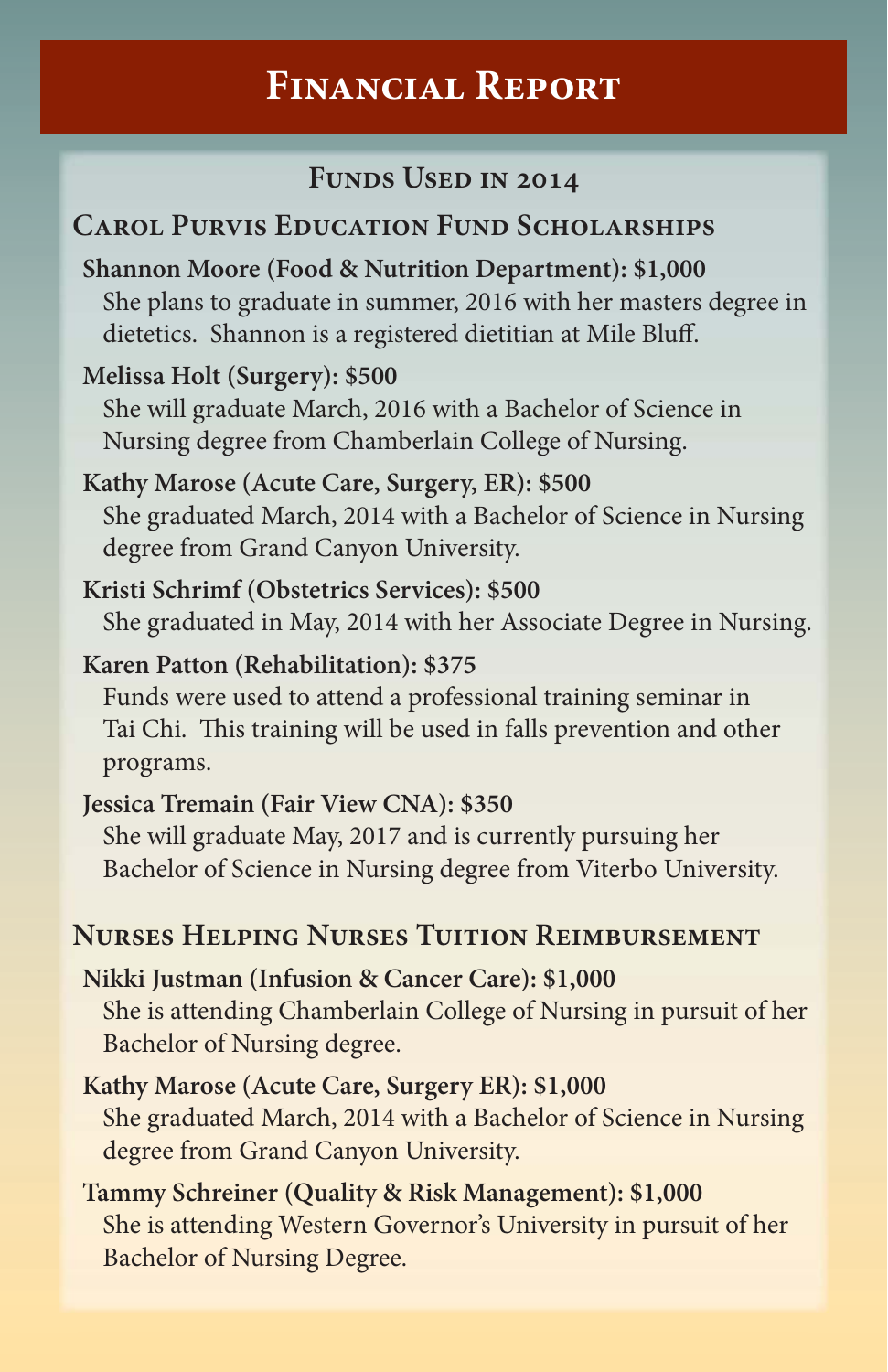# **Financial Report**

# **Equipment Purchases**

**Two MeidMark podiatry chairs: \$8,956**

These chairs are used at Mile Bluff Clinic and Elroy Family Medical Center.

# **Two treadmills: \$5,640**

These treadmills are used in cardiac and pulmonary rehabilitation, as well as respiratory therapy. One machine was purchased by The Bank of Mauston employees through their annual fundraising efforts.

### Two automated external defibrillators: \$3,084

These are being used in Mile Bluff Sleep Center, and by the Code Blue Committee.

# **EZ Way Shower Trolley: \$8,991** *(pictured below)*



Residents at Fair View Nursing Home now have access to a new portable shower/bathtub trolley. The item is used for residents who are bedridden or who cannot sit up in the bathtub or shower. Once in the trolley, residents can be bathed, soaked in water, have their hair shampooed and more.

# **iPads & iPods: \$1,642** *(pictured right)*

Residents at Fair View and Crest View nursing homes have the use of this technology to listen to music and to utilize enrichment programs. This technology has been shown to help those with Alzheimer's. Fair View and Crest View nursing home are now certified "Music & Memory" facilities.

# **Ultrasound probe: \$6,840**

The Medical Imaging Department uses this item.

# **Dice food processor:\$1,507**

This is used by the Food & Nutrition Department.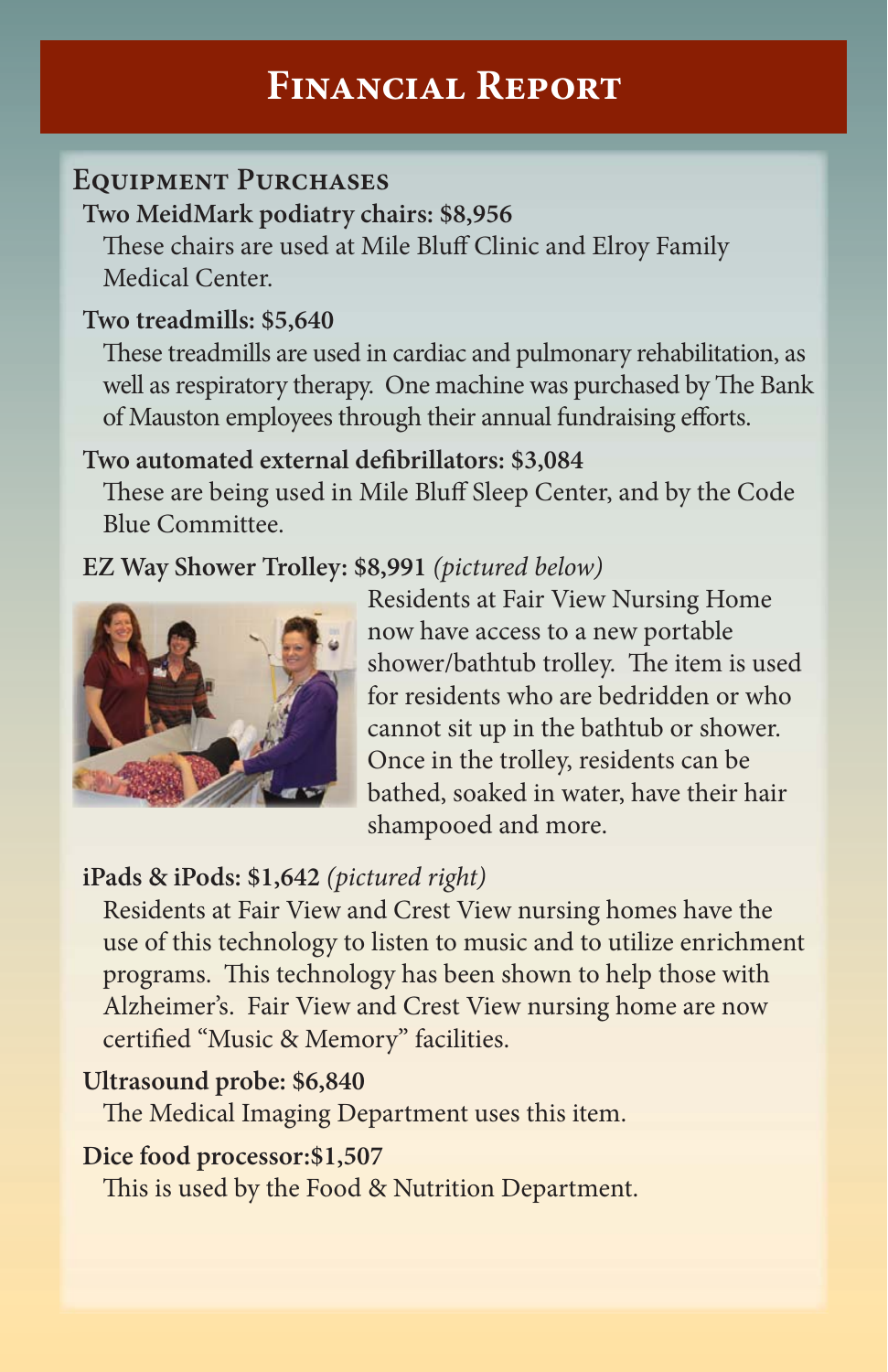# **Financial Forecast 2015**

# **Approved Equipment Purchases for 2015**

### **Adult IV arm: \$689**

This will be used in the laboratory for training purposes.

**Monitors, mounts and cables for ultrasound rooms: \$1,210** This enhancement will allow monitors to be mounted above the exam tables so patients who are having an ultrasound can comfortably see their images.

### **Interactive bubble tube: \$1,800**

This will be used with dementia patients at Crest View Nursing Home. The tube provides a restful, soothing and calming atmosphere that promotes relaxation for residents with agitation, depression and other issues associated with dementia.

**EVA Support Walker: \$2,212** *(pictured right)* This walker will be used at Fair View Nursing Home. It will help residents to maintain balance while standing and performing other weight bearing activities.

### **Four Joey bedside tables: \$3,500**

These tables will provide patients with a place to keep their personal items while they receive treatments in the Infusion



& Cancer Care Department. The included stool will allow for additional seating for visitors and staff.

**Warming cabinet for Infusion & Cancer Care: \$3,700** These will be used to supply warm blankets for patients while they are receiving chemotherapy or other infusions.

# **Warming cabinet for Medical Imaging: \$4,000**

Warm blankets are an intervention used to promote comfort, and to enhance the experience of patients undergoing medical imaging tests that take long and may cause anxiety.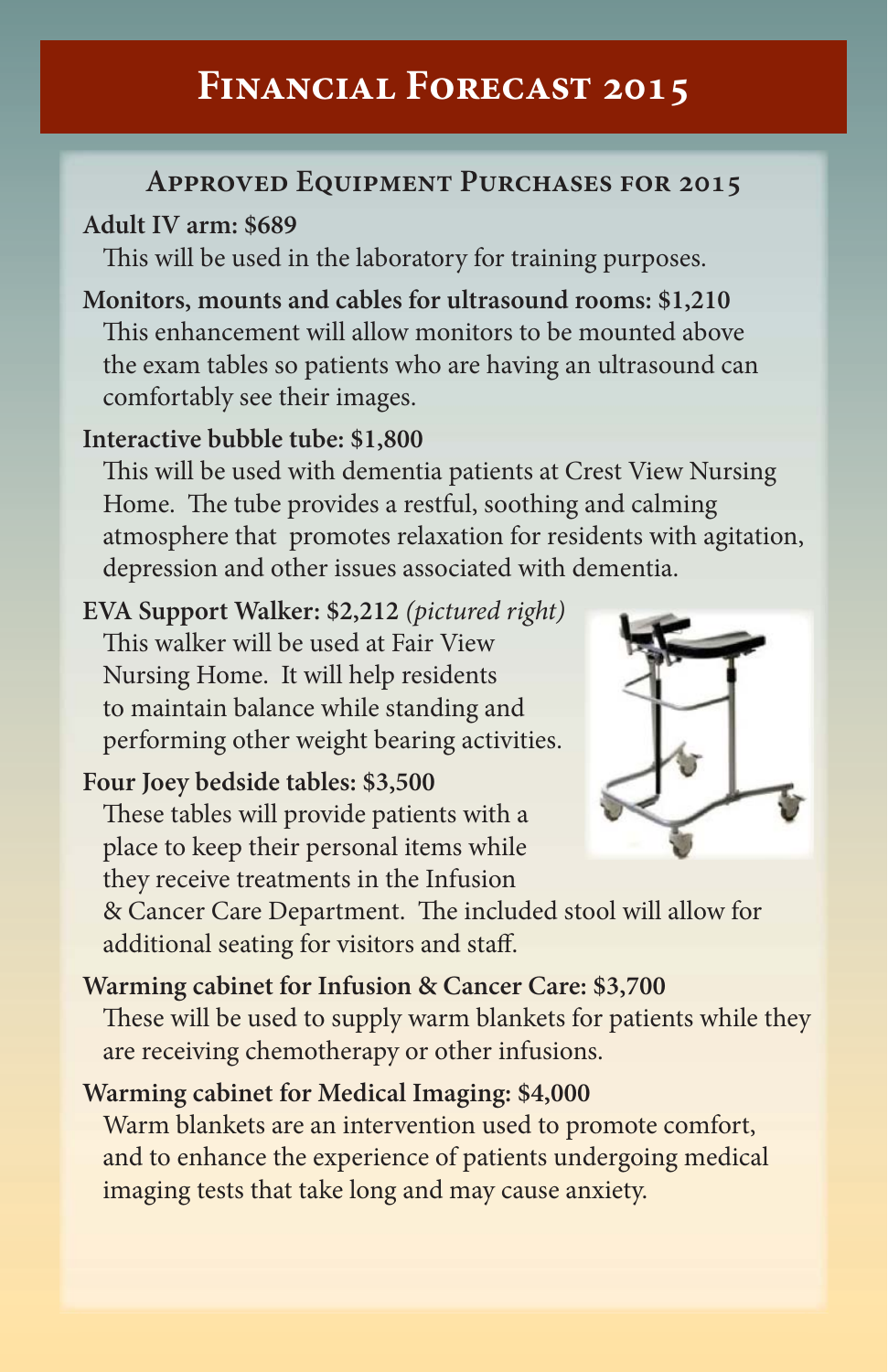# **Financial Forecast 2015**

# **Approved Equipment Purchases (continued)**

#### **Bariatric exam table: \$5,264**

This will be used at Necedah Family Medical Center. The table is easier to access and safer for patients who are older, overweight, and have limited mobility.

### **Two sets of parallel bars: \$8,339**

This new equipment will be used at the nursing homes in the rehabilitation departments. The bars help stabilize patients as they learn to walk after injury or surgery. The bars can be adjusted electronically and can accommodate wheelchairs.

### **Tympstar machine: \$9,223** *(pictured right)*

The Audiology Department uses the Tympstar to measure middle ear function. This machine will replace an older, outdated piece of equipment.



# **TVs for Crest View Nursing Home, Fair View Nursing Home, and Surgery Department: \$17,150**

For those who are in the nursing home, television is an easy way to pass the time. New telelvisions at Crest View and Fair View nursing homes will allow residents to stay connected to the world around them.

The new televisions in the Surgery Department will replace bulky, heavy units that were installed in 2001. Updating the TVs help to align the physical atmosphere with Mile Bluff's "cutting-edge" image.

**Proposed expense: \$57,087.13**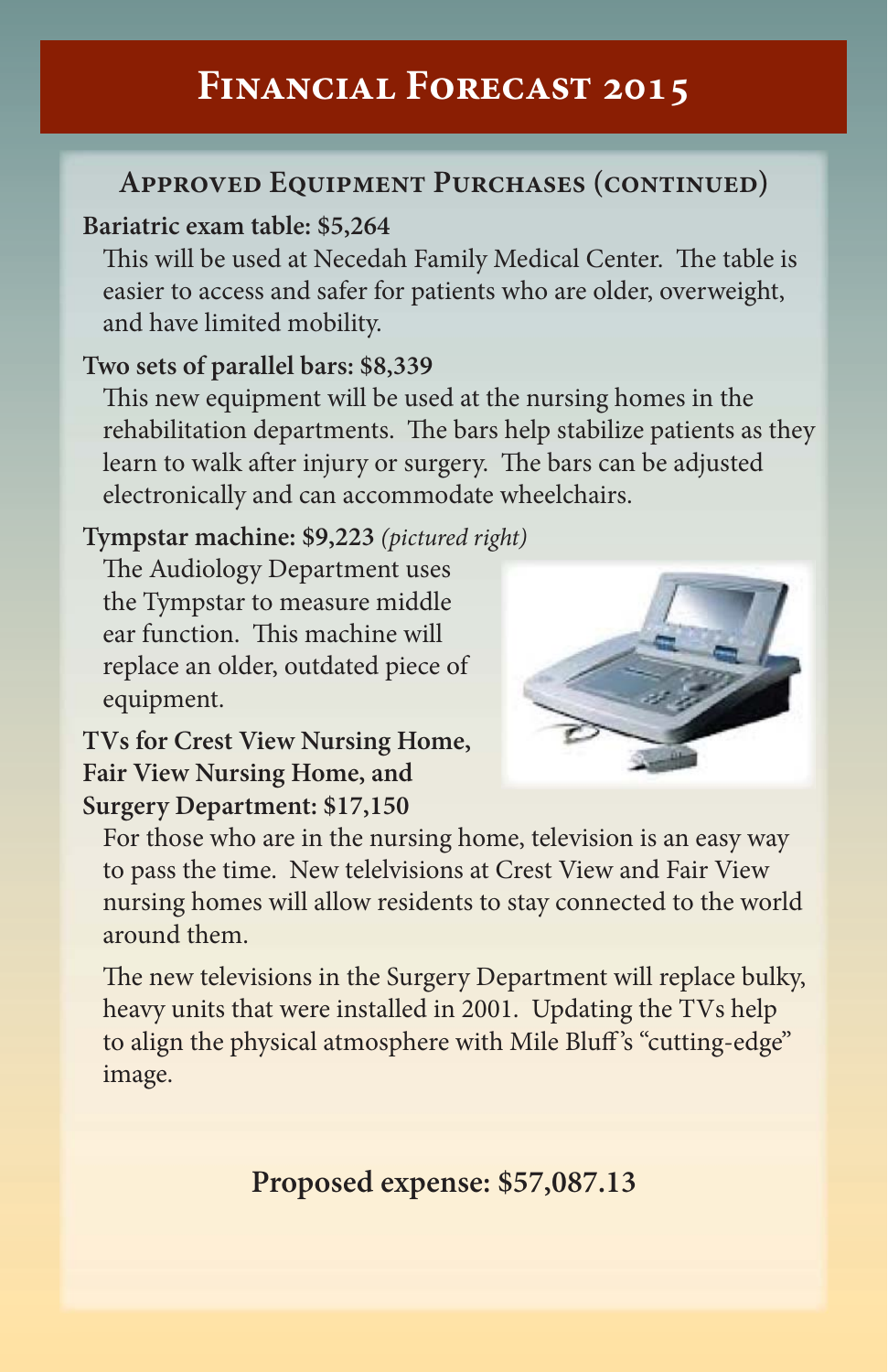We have made every effort to include all of our 2014 supporters. If you *notice that we missed a name, please let us know. For event-specific sponsors, see the special events and sponsors section of the report.*

### **Business Donors**

#### **Platinum = \$5,000 & above** The Bank of Mauston

#### **Gold = \$1,000 - \$4,999**

3RT Networks BC Ziegler Gundersen Health System Hall, Render, Killian, Heath & Lymann

#### **Silver = \$250-\$999**

Bank of Wisconsin Dells BMO Harris Bank Bonded Collectors of Wisconsin Bobbi Perkins, Castle Rock Realty Gary Rose, Castle Rock Realty Curran, Hollenbeck & Orton, SC Edward Jones in New Lisbon Horty Elving Integrated Healthcare Strategies Johnson Insurance Lemonweir Valley Telcom

#### **Bronze = up to \$249**

Ann Kerian: Consulting & Coaching, LLC Aramark Berkos Law Office BTU Management Brunner Manufacturing Eide Bailly, LLP Friede & Associates Ho-Chunk Nation

Reisner Hudepohl Financial Services The Bank of Mauston employees UW Health WIPFLi, LLP

Meriter/Unity Point Health Mile Bluff - Anesthesia Services Department\* Phillips HealthMart Quarles & Brady, LLP Reinhart Food Service Royal Bank Rudig-Jensen/ABRA Autobody Tri-State Adjustments, Inc. Wisconsin Medical Society Insurance & Financial Services, Inc.

LaCrosse Sign Company Lampert's Lumber Lange Plumbing Lenorud Services Marshfield Labs McKinney's Home Decorating PM McCormick, DDS, SC ProAssurance Companies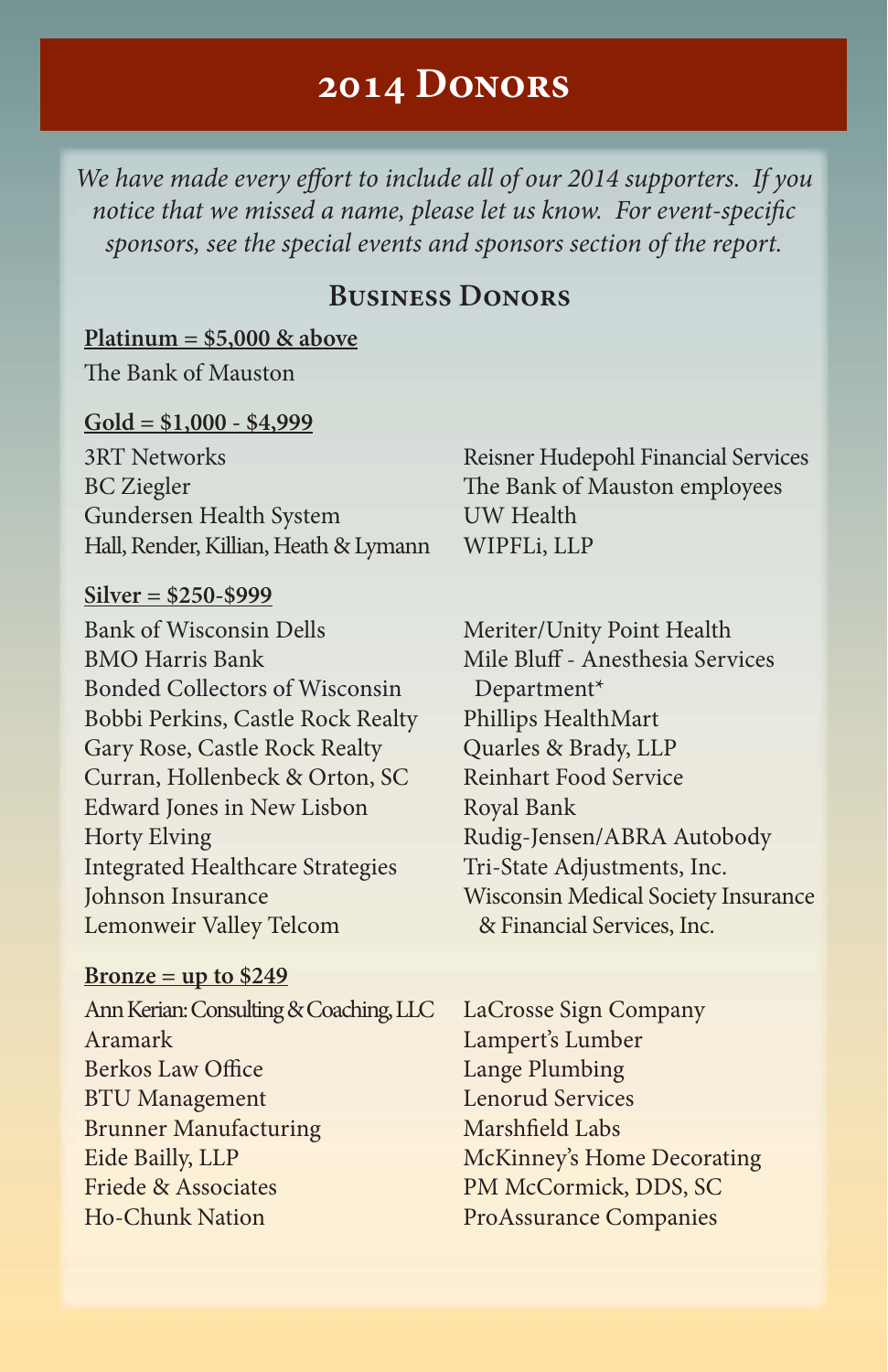# **Business Donors (continued)**

#### **Bronze = up to \$249**

Quadax Raabe's Pharmacy Scott Construction Scully Oil Company TriZetto Provider Solutions & Gateway EDI

Uniquely Hostas Unity Wegner CPAs Westland Insurance Wieser Concrete Women of the Moose - Juneau Co.

### **Individual Donors**

#### **Gold = \$1,000 - \$4,999**

Timothy Bjelland, DO\* Jimmy\* & Ann Fish Eric Heaney, MD & Cathy Murphy, APNP David\* & Ann\* Hoffmann, MD Gloria Nachreiner, PA-C\* & Dennis Weiss James M. O'Keefe\* & Elaine Vanderslice Leon Radant, MD\*

# Marlene Rosenberg\* Debra\* & Daniel Sailer Jeff & Molly Scully Tom & Nora Scully Jean\* & Steve Surguy Mike\* & Maria\* Wolf

#### **Silver = \$250 - \$999**

Martha Airth-Kindree\* Kathy Behnke\* Crystalynn Beller\* Chelsea Cook\* Mary Crowley\* Cris Custer, APNP\* & Brent Eggen Kevin & Lynn Erickson Dorothy Fleming\* Melissa\* & Doug\* Fry Kelly Hamburg Paul Laeseke & Melissa Kallemback Rhonda\* & Brian Larson Stan Macheichok\*

Laurie Manthe\* Ruth Martin\* Ann Meicher\* Phyllis Moore Mary Morris\* Karen Patton\* Kathleen Rasmussen\* Gilbert & Peggy Saylor Rosetta Schmidt\* Jeanne Stoughtenger\* Beth Wafle Sue Wafle $*$ 

*\*Mile Bluff Medical Center employee or medical staff member*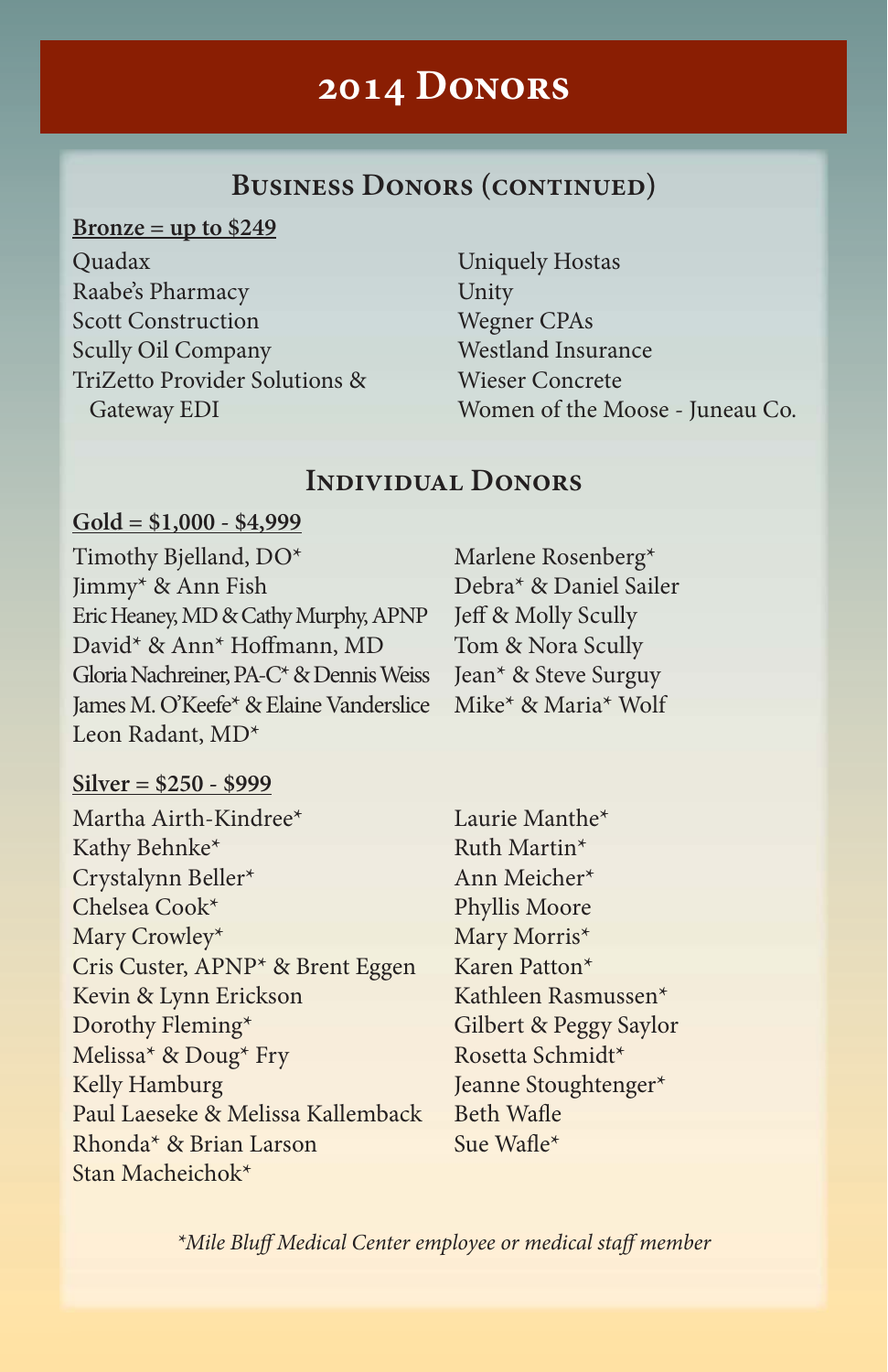### **Individual Donors (Continued)**

**Bronze = up to \$249**

Mary Anne Airth-Kindree Tracy Anderson\* Debra Bjelland\* Shawn Bloyer\* Ronald & Barbara Brunner Gloria Carr Elley Dahlke\* Rev. Jeff\*  $\&$  Jane Fairchild Nikki Field\* Candi Fischer\* Heather Frank\* Bonnie Gallagher Harlow & Audrey Gierhart George & Barbara Hepler Kelly Honnold\* Candace Hundt\* Brad Ingraham, PA-C\* Christopher Jevens\* Mary Jodarski\* JC Johnson Natty Kranz\* Brenda & Charley Krupa Vicki Laack\* Dr.\* & Mrs. Rodney Malinowski

Janice Marsh Kristina Mazur\* Michel Messer\* Andrea Miller\* Kathleen Mintari\* Kathy Noe\* Jason Nuttall\* Katie Nuttall\* Rebecca Oetzman\* Nikki Olson\* Rosemary Osborne\* Jean Patrenets\* Cythia Randall\* Sharon Rosine\* Donna Ryczek\* Jolene Saunders\* Linda Skaer\* Megan Spears\* Terrilynn Strode\* Patricia Stubbs\* Brenda Totzke\* Theresa Tremain<sup>\*</sup> Sherise Vaassen\*

#### **Honorariums:**

**In honor of Don& Lorraine Buffo** Brenda & Charley Krupa

**In honor of Carol Purvis** Martha Airth-Kindree\*

**In honor of Carol Nugent** Bonnie Gallagher

*\*Mile Bluff Medical Center employee or medical staff member*